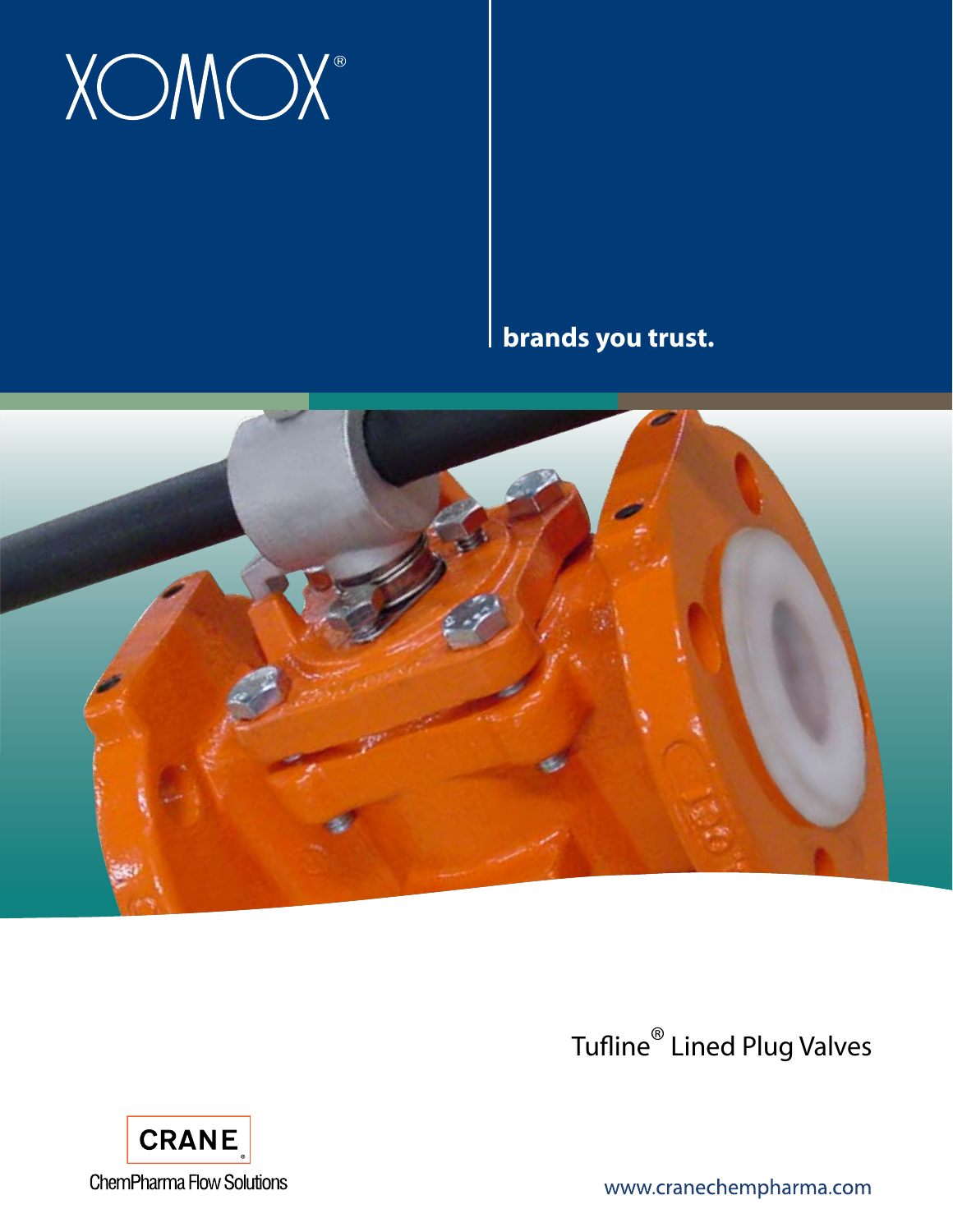**Page** 

| Lining materials  4              |  |
|----------------------------------|--|
|                                  |  |
| 2-way operating torques 8        |  |
| 2-way Cv factors 8               |  |
| Pressure-temperature ratings 8   |  |
| Methods of operation 8           |  |
| Actuator mounting dimensions 9   |  |
| 3-way operating torques,         |  |
| Cv factors, and port             |  |
|                                  |  |
| Quality assurance,               |  |
| vacuum, oxygen, chlorine         |  |
| services, custom valves,         |  |
| actuators, locking devices 10    |  |
| Selection guide, how to order 11 |  |
| Worldwide locations  12          |  |
|                                  |  |

© Copyright Xomox Corporation 1998,<br>2009. All rights reserved. Tufline®, Xomox®<br>and Matryx® are registered trademarks of Xomox Corporation. Teflon® is a registered<br>trademark of DuPont™ used under license. Xomox XRP™ is a trademark of Xomox Corporation.

# **Tufline® 2-way and 3-way fully lined plug valves feature an encapsulated plug rotating in a fully lined body.**

**Superior PFA linings economically handle the most corrosive fluids.**

# **Locked in lining.**

Tufline lined valve bodies and plugs incorporate dovetail recesses. With these recesses and machined grooves, linings are locked to the body and plug.

The locked in lining resists shrinkage, collapse, and blow-out. Higher pressures and vacuums are easily handled.

(See page 4 for comparisons of various lining methods.)

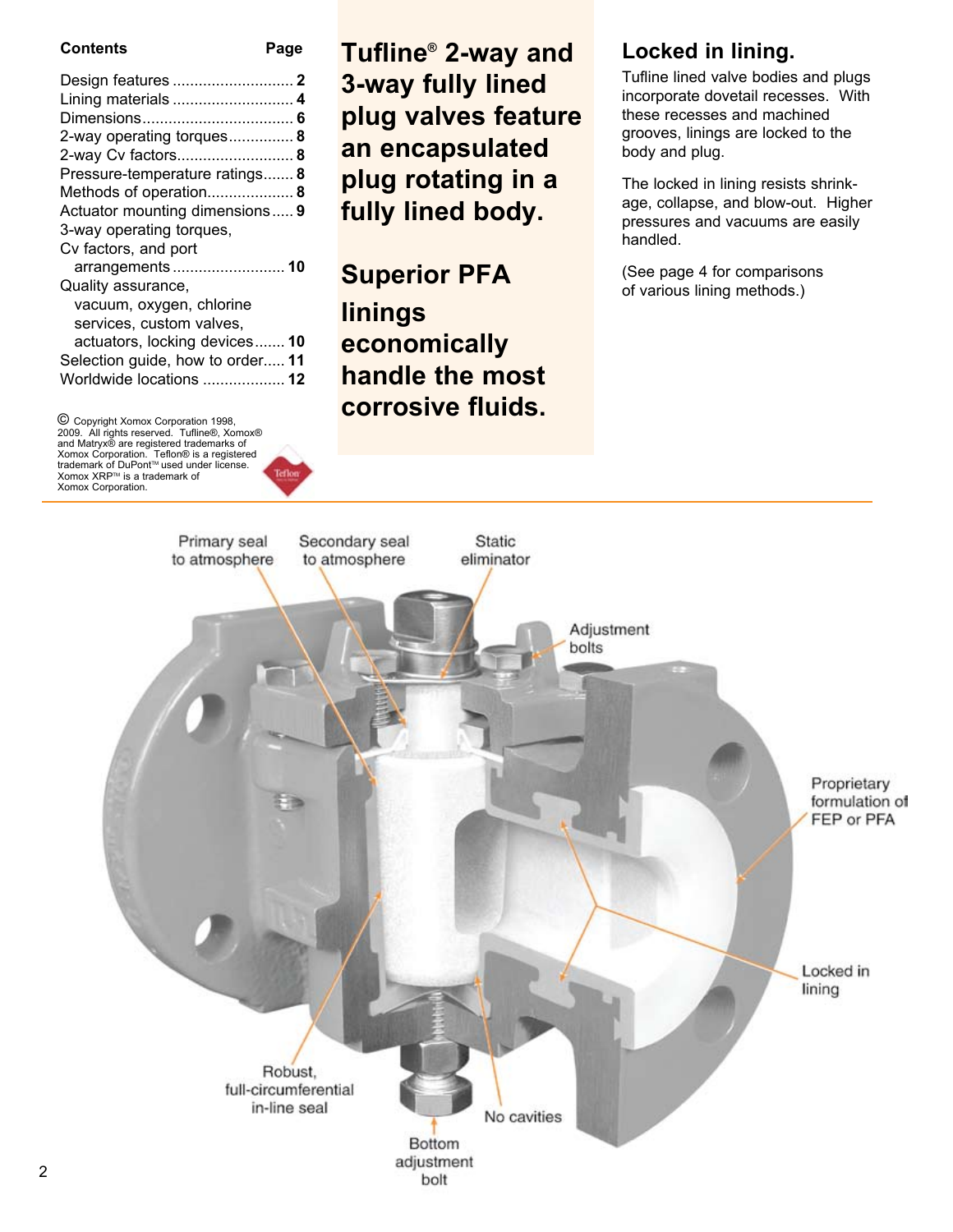# **Primary sealing.**

A continuous primary seal results from the interaction of the tapered plug and the tapered body bore.

Cast-in ribs behind the body lining concentrate compression of the lining between the ribs and the plug. This assures a full circumferential in-line seal. There is also a full circumferential seal around the plug, both above and below the flow passage.

There are no cavities where flow media can accumulate or contaminate.

# **Easily adjusted seal.**

The three adjusting bolts in the cover and the bottom adjustment bolt work together to assure a maximum sealing capability and an extended service life.

# **More information.**

#### **Application & Corrosion Data.**

Xomox publishes a comprehensive, 12-page brochure which lists nearly 500 chemicals and the relative appropriateness of various valve materials.

This and much more in-depth information about the full line of Xomox valves and accessories is available on-line at **www.xomox.com.**

Xomox Regional Offices, and Authorized Distributors are also listed on the web site.

# **Secondary seal.**



In addition to the primary seals, there is a secondary seal system consisting of interacting components.

The secondary stem seals, located above the plug, protect against external leakage up to 400°F.

**1.** The PTFE diaphragm is shaped into an inverted V at its inner circumference. It seals at the cover joint and against the plug shank.

**2.** To help assure positive sealing and easy adjustment, the PTFE wedge ring fits into the V-formed inner circumference of the PTFE diaphragm. Sealing force is transmitted from the thrust collar (4) through the wedge ring.

**3.** A metal diaphragm is above the PTFE diaphragm and wedge ring. This metal diaphragm provides metal-to-metal contact at the cover joint. This prevents cold-flow of the PTFE diaphragm.

This configuration provides two independent compression seals between the body and the cover. One seal is plastic; the second is metal.

**4.** On top of the metal diaphragm is a floating thrust collar which acts to assure uniform pressure on all sealing surfaces.

**5.** Above the cover, on the plug shank of wrench operated valves, is a static eliminator which provides a positive electrical ground between the body and the plug.

**6.** Three adjusting bolts in the cover impart downward force through the thrust collar (4), to the wedge ring (2), then to the inner leg of the inverted "V" of the PTFE diaphragm (1).

This, together with the opposing force of the plug, provides a pressure assisted seal which is not adversely affected by plug movement. The adjusting bolts also facilitate quick and easy adjustment of in-line sealing.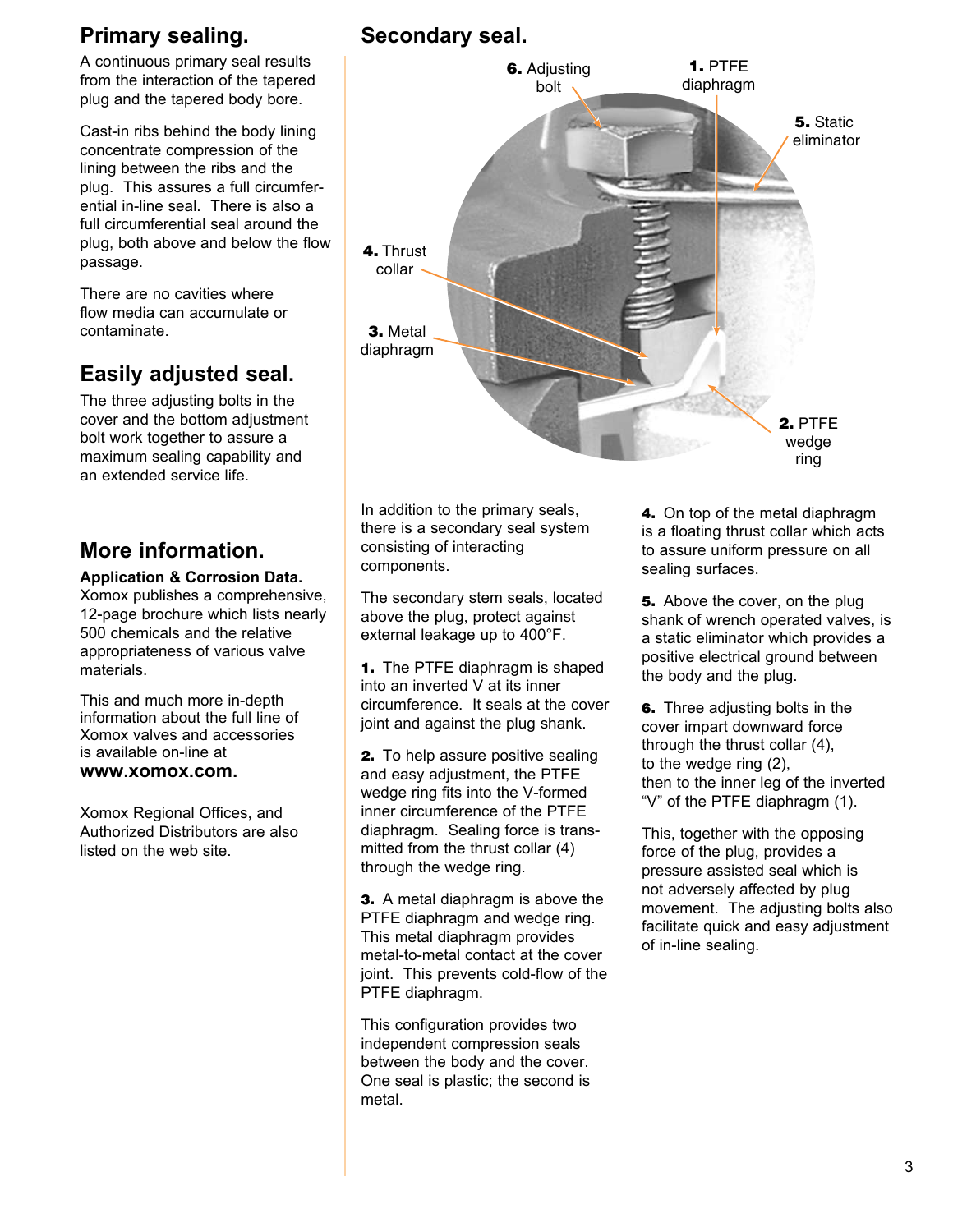

**2-way, ANSI Class 150, fully lined plug valve. Figure No. 061**

 $\frac{1}{2}$  - 12 inch . . . PFA lined.



**2-way, ANSI Class 300, fully lined plug valve. Figure No. 0361**

1 - 6 inch . . . PFA lined.



**3-way, ANSI Class 150, fully lined plug valve. Figure No. 031**

1 - 4 inch . . . PFA lined.

Most international flange ratings and drilling are available. Contact factory for more information.

# **Lining materials and methods.**

**For corrosive applications, both the choice of lining materials and the method of lining are critical considerations.** 

PFA lining material is melt-processible. Melt-processibility means that this lining material can be locked to the valve body and plug using cast-in dovetail recesses and machined grooves. (PTFE cannot be locked in.)

PFA's temperature ranges is: PFA is rated to 400°F.

PFA properties include:

- Chemical inertness
- Excellent permeation resistance
- Negligible moisture absorption
- Stress-cracking resistance
- Low coefficient of friction
- Insolubility in solvents
- Low adhesion properties
- Wide service temperature range
- Toughness
- Flexibility

# **PFA.**

PFA is a class of perfluoropolymers that offers the processing ease of conventional thermoplastics but substantially extends its temperature limits. It is a copolymer that combines the carbon-fluorine backbone of fluorocarbons with a perfluoroalkoxy side chain.

PFA is a true thermoplastic and is melt processible, allowing it to be molded to complex shapes.

PFA resin has a branched polymer chain that provides good mechanical properties at melt viscosities much lower than those of PTFF

However, the unique branch in PFA is longer and more flexible, leading to improvements in high temperature properties, higher melting point, and greater thermal stability. The strength and stiffness of PFA at high operating temperatures are equivalent to or better than those of PTFE, and creep resistance is better than PTFE over a wide temperature range.

In addition to properties in common with PFA has been found to be better in handling some monomers, such as butadiene.

It can be molded and machined to close tolerances for excellent seal and wear resistance between parts.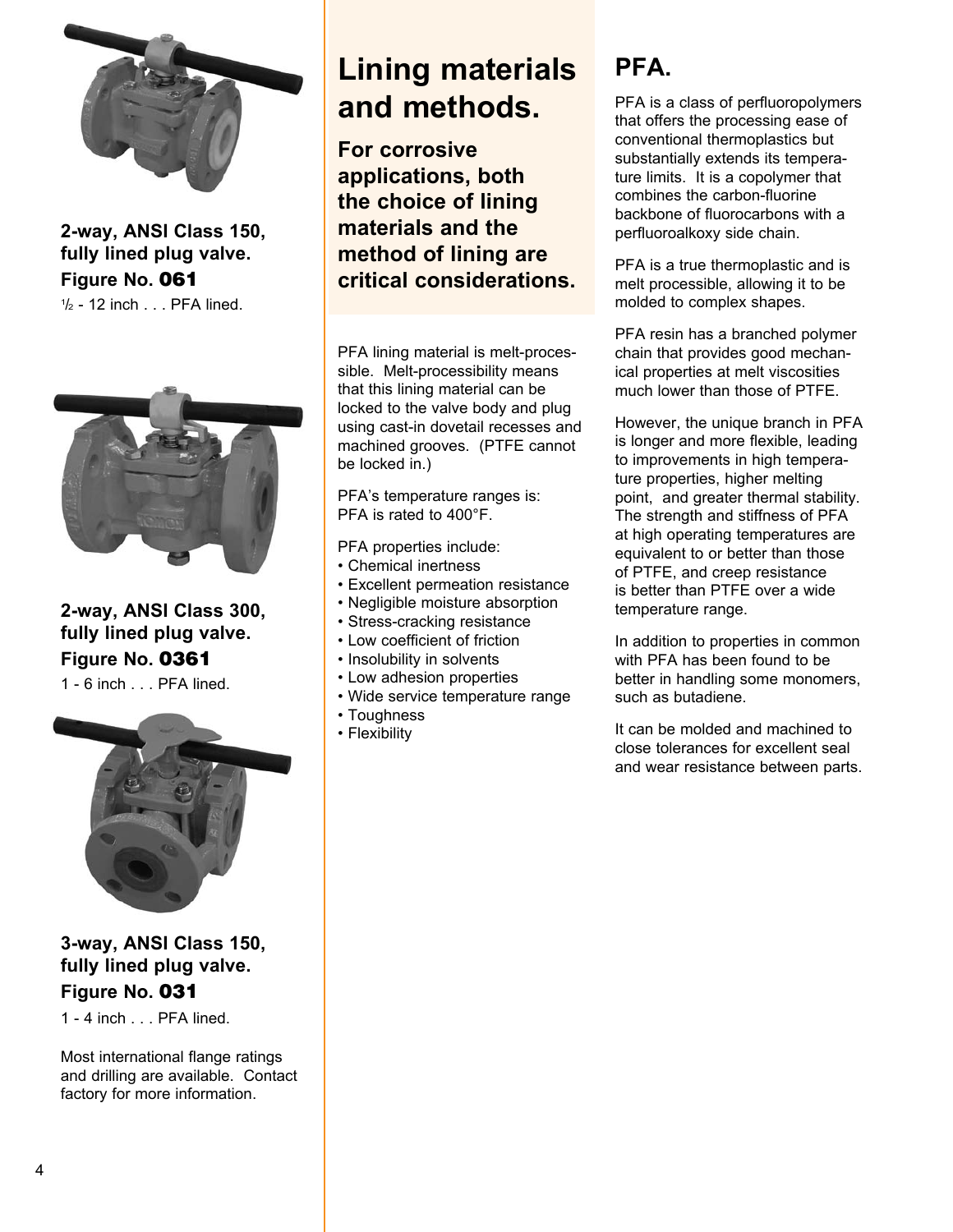# **Compare lining methods.**

There are two ways to line valves, molding and forming. The lining method depends upon the lining material used.

# **PFA.**

PFA is melt processible. This means that it can be precisely molded to the valve body and locked into place. Locking is accomplished by molding the lining into dovetail recesses or grooves in the valve body. The locking resists liner collapse.

## **PTFE.**

Because of the limitations involved in conforming PTFE to the shape of the valve passage way, it is more vulnerable to failure.

PTFE is not melt processible. It does not become molten at elevated temperatures. Consequently, it cannot be molded in the same way as PFA. As a valve liner, PTFE is limited to the blow-molding method.

With blow-molding, PTFE cannot be "locked" into the valve body. PTFE is susceptible to separation from the valve body in several ways including blow-out, collapse, and creep.



PTFE at 2,000X

# **Compare porosity.**

In PTFE, microscopic pores are present due to imperfect particle fusion during processing.

To compensate for PTFE's greater porosity, thicker linings must be applied. Because of PTFE's greater lining thickness, the lining is less flexible and sealing is less reliable.

More flexible, less porous PFA linings assure better sealing.

### **Picture proof.**

The scanning electron microscope fractographs above illustrate the difference in valve lining materials.



PFA at 10,000X

# **PTFE.**

In the photo at the left above, PTFE is magnified just 2,000 times.

The PTFE microscopic fissures are large enough to easily allow a wide variety of media to migrate through to the base metal.

### **PFA**

In the photo at the right above, PFA is enlarged to 10,000X. This is five times greater magnification than the PTFE, yet no fissures are visible.

**PFA** 

Tufline PFA is a proprietary formulation. Minute amounts of PTFE are added to enhance lubricity and assure free turning.

This small amount of PTFE has little or no affect on the superior lining characteristics of PFA.

# **Physical properties**

| PI YPVI LIVY                                         |                       | Perfluoroalkoxy                        |
|------------------------------------------------------|-----------------------|----------------------------------------|
| Property                                             | <b>ASTM</b><br>method | Value                                  |
| <b>Melting point</b>                                 |                       | $575 - 590$ °F                         |
| Tensile strength, 73°F                               | D638                  | 3,800 psi                              |
| Elongation, 73°F                                     | D638                  | 300%                                   |
| Flexural modulus, 73°F                               | D790                  | 100,000 psi                            |
| Impact strength, 73°F                                | D <sub>256</sub>      | No break                               |
| Coefficient of linear<br>thermal expansion<br>per °F | D696                  | $6.7 \times 10^{-5}$<br>(70° to 212°F) |
| Flammability                                         | D635                  | Nonflammable                           |
| Weather and<br>chemical resistance                   |                       | Excellent                              |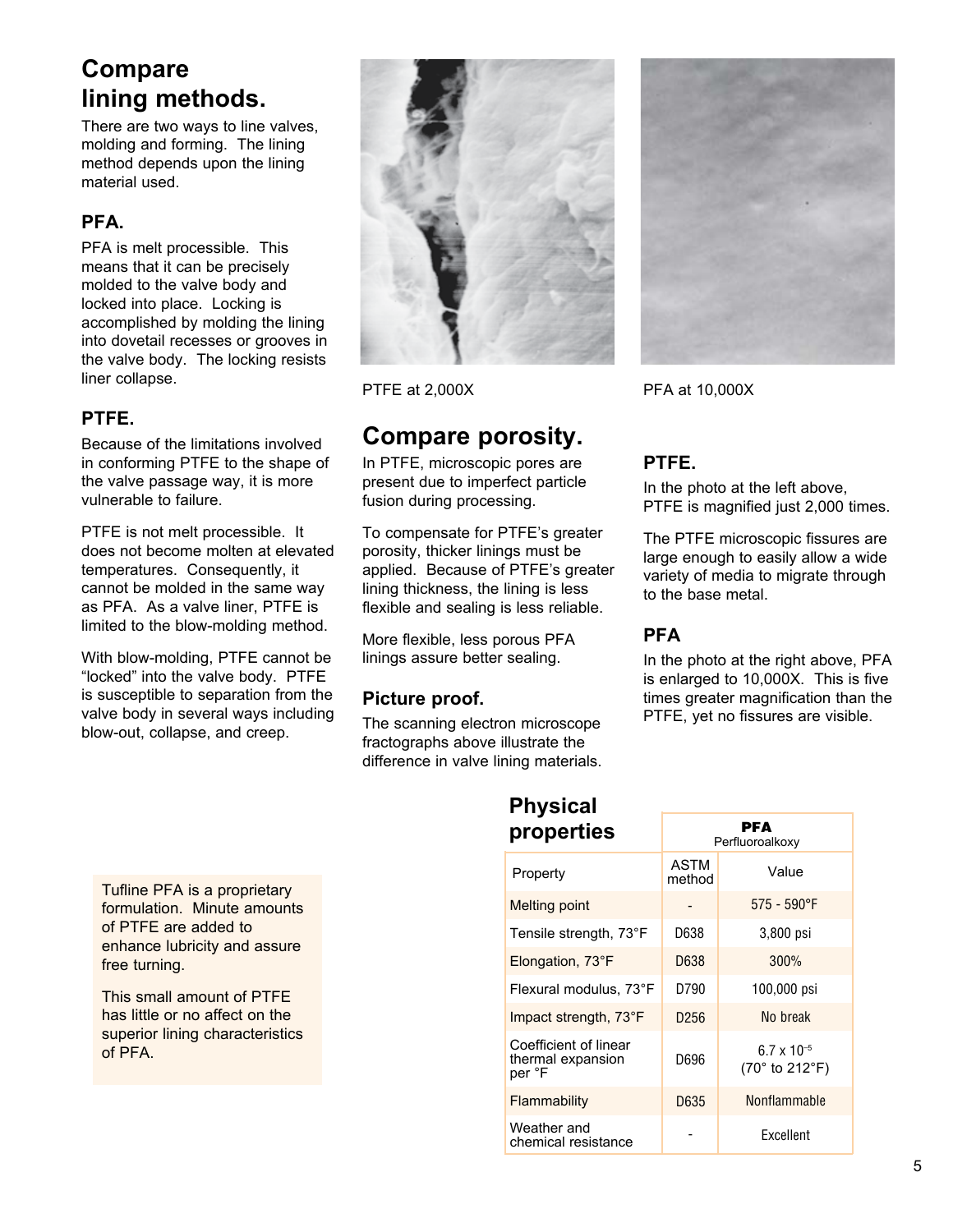Class 150, 2-way, Fig. No. 061 Class 300, 2-way, Fig. No. 0361





with enclosed gear  $-W+$ H Ë D G  $B$   $\frac{1}{2}$   $\frac{1}{2}$   $\frac{1}{2}$   $\frac{1}{2}$   $\frac{1}{2}$   $\frac{1}{2}$   $\frac{1}{2}$   $\frac{1}{2}$   $\frac{1}{2}$   $\frac{1}{2}$   $\frac{1}{2}$   $\frac{1}{2}$   $\frac{1}{2}$   $\frac{1}{2}$   $\frac{1}{2}$   $\frac{1}{2}$   $\frac{1}{2}$   $\frac{1}{2}$   $\frac{1}{2}$   $\frac{1}{2}$   $\frac{1}{2}$   $\frac{1}{2$ L





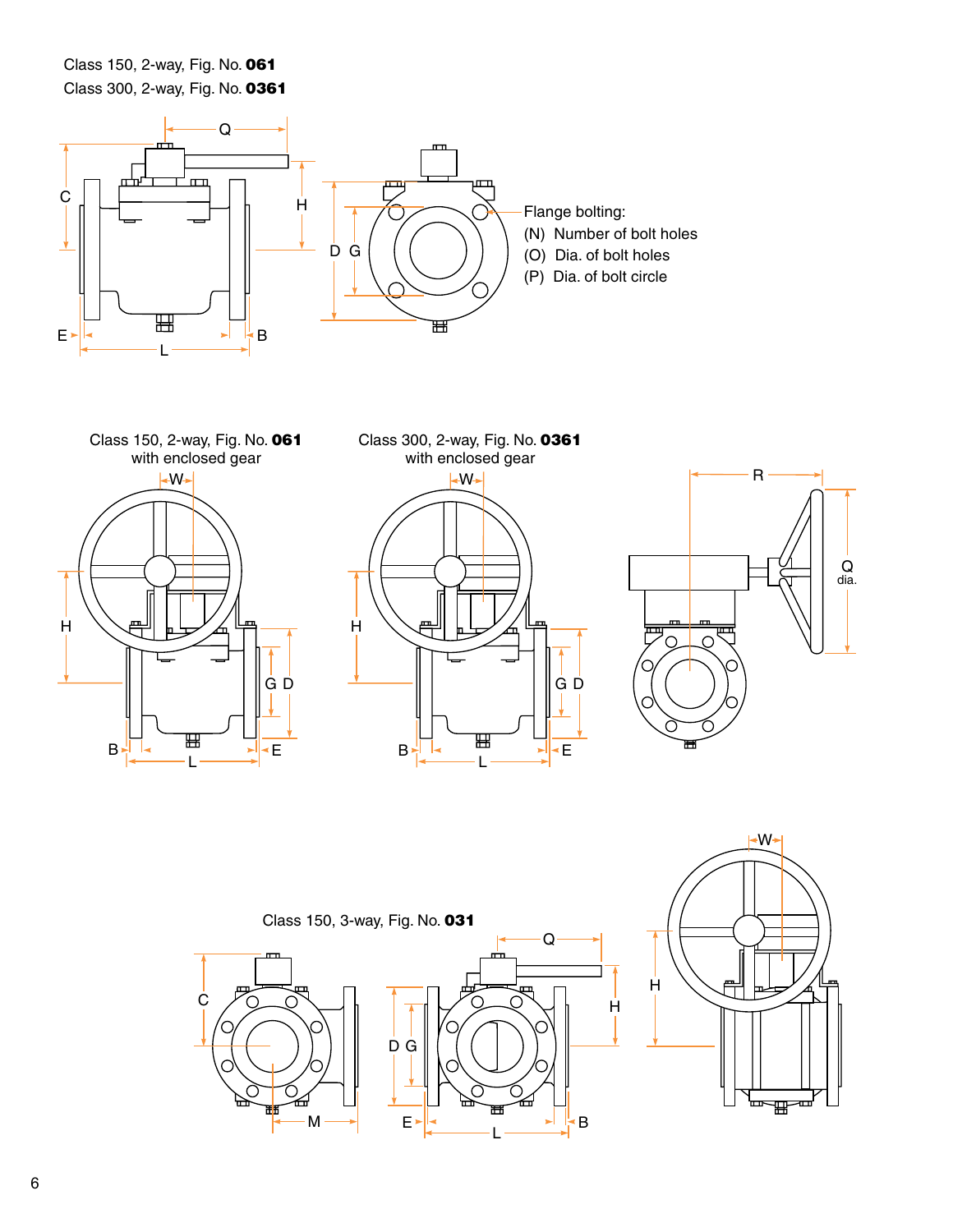#### **Dimensions with manual operators**

Dimensions are in inches. Dimensions are nominal. For certified drawings contact factory.

| <b>Size</b>    |      | С    | Н    | D    | B   | G    | Ε   | Q     | Ν | 0   | P    | Wts. |
|----------------|------|------|------|------|-----|------|-----|-------|---|-----|------|------|
| 1/2            | 4.25 | 4.03 | 3.09 | 3.50 | .38 | 1.38 | .09 | 7.75  | 4 | .63 | 2.38 | 8    |
| 3/4            | 4.63 | 4.03 | 3.09 | 3.88 | .41 | 1.68 | .09 | 7.75  | 4 | .63 | 2.75 | 9    |
| 1              | 5.00 | 3.75 | 2.88 | 4.25 | .44 | 2.00 | .19 | 7.75  | 4 | .63 | 3.12 | 9    |
| 11/2           | 6.50 | 4.56 | 3.63 | 5.00 | .56 | 2.88 | .19 | 11.25 | 4 | .63 | 3.88 | 15   |
| $\overline{2}$ | 7.00 | 5.13 | 4.00 | 6.00 | .63 | 3.63 | .19 | 17.00 | 4 | .75 | 4.75 | 24   |
| 3              | 8.00 | 5.69 | 4.50 | 7.50 | .75 | 4.75 | .22 | 23.00 | 4 | .75 | 6.00 | 30   |
| $\overline{4}$ | 9.00 | 7.06 | 5.75 | 9.00 | .94 | 6.19 | .22 | 29.00 | 8 | .75 | 7.50 | 62   |

#### **Class 150, 2-way, Fig. No**. **061 - with wrench**

### **Class 150, 2-way, Fig. No. 061 - with enclosed gear**

| <b>Size</b>    |       |       | D     | B    | G     | Е   | Q     | R     | W    | N     |      | P     | Wts. |
|----------------|-------|-------|-------|------|-------|-----|-------|-------|------|-------|------|-------|------|
| $\overline{4}$ | 9.00  | 8.75  | 9.00  | .94  | 6.19  | .22 | 12.00 | 8.00  | 2.06 | 8     | .75  | 7.50  | 83   |
| 6              | 10.50 | 11.50 | 11.00 | 1.00 | 8.50  | .15 | 18.00 | 10.38 | 2.62 | 8     | .88  | 9.50  | 135  |
| 8              | 11.50 | 13.75 | 13.50 | 1.13 | 10.63 | .16 | 18.00 | 10.38 | 2.62 | $8*$  | .88  | 11.75 | 229  |
| 10             | 13.00 | 13.38 | 16.00 | 1.19 | 12.75 | .25 | 24.00 | 11.82 | 5.38 | $12*$ | 1.00 | 14.25 | 362  |
| 12             | 14.00 | 15.13 | 19.00 | 1.25 | 15.00 | .10 | 24.00 | 18.75 | 5.45 | $12*$ | 1.00 | 17.00 | 516  |

\*The 2 top and the 2 bottom flange holes are tapped for 3/4-10 UNC threads for 8" valves - 7/8-9 UNC threads for 10" & 12" valves.

## **Class 300, 2-way, Fig. No. 0361 - with wrench**

| <b>Size</b>    |       | С    |      | D     | в    | G    | Е   | Q     | N |     |      | Wts. |
|----------------|-------|------|------|-------|------|------|-----|-------|---|-----|------|------|
|                | 6.50  | 3.75 | 2.88 | 4.88  | .69  | 2.00 | .13 | 7.75  | 4 | .75 | 3.50 | 13   |
| 11/2           | 7.50  | 4.56 | 3.63 | 6.12  | .81  | 2.88 | .13 | 11.25 | 4 | .88 | 4.50 | 23   |
| 2              | 8.50  | 5.13 | 4.00 | 6.50  | .88  | 3.63 | .15 | 17.00 | 8 | .75 | 5.00 | 32   |
| 3              | 11.13 | 5.69 | 4.50 | 8.25  | 1.12 | 5.00 | .15 | 23.00 | 8 | .88 | 6.63 | 42   |
| $\overline{4}$ | 12.00 | 7.06 | 5.75 | 10.00 | 1.25 | 6.19 | .15 | 29.00 | 8 | .88 | 7.88 | 88   |

## **Class 300, 2-way, Fig. No. 0361 - with enclosed gear**

| Size |       |       |       | $\overline{B}$ | G    | E.  | Q     | $^{\prime}$ R $_{\odot}$ | W    | N  |     | P     | Wts.   |
|------|-------|-------|-------|----------------|------|-----|-------|--------------------------|------|----|-----|-------|--------|
|      | 12.00 | 8.75  | 10.00 | 1.25           | 6.19 | .15 | 12.00 | 8.00                     | 2.06 |    | .88 | 7.88  |        |
| 6    | 15.88 | 11.50 | 12.50 | 1.44           | 8.50 | .15 | 18.00 | 10.38                    | 2.62 | 12 | .88 | 10.63 | $22 -$ |

#### **Class 150, 3-way, Fig. No. 031 - with wrench**

| <b>Size</b>    |      |      | Н    |      | B   | G    | Е   | Q     | M    | N |     |      | Wts. |
|----------------|------|------|------|------|-----|------|-----|-------|------|---|-----|------|------|
| 1              | 5.00 | 3.75 | 2.88 | 4.25 | .44 | 2.00 | .13 | 7.38  | 3.50 | 4 | .63 | 3.13 | 16   |
| 11/2           | 6.50 | 4.56 | 3.63 | 5.00 | .56 | 2.88 | .13 | 11.25 | 4.13 | 4 | .63 | 3.88 | 21   |
| $\overline{2}$ | 7.00 | 5.13 | 4.00 | 6.00 | .63 | 3.63 | .15 | 23.00 | 4.50 | 4 | .75 | 4.75 | 33   |
| 3              | 8.00 | 5.69 | 4.50 | 7.50 | .75 | 4.75 | .15 | 29.00 | 5.13 | 4 | .75 | 6.00 | 47   |

### **Class 150, 3-way, Fig. No. 031 - with enclosed gear**

| Size                                                                                |      |      |      |                                                                                 |     | ID   B   G   E   Q   R | $\mathsf{M}$ $\mathsf{M}$ | $\mathsf{N}$ | N. |           | $\Box$ | Wts. |
|-------------------------------------------------------------------------------------|------|------|------|---------------------------------------------------------------------------------|-----|------------------------|---------------------------|--------------|----|-----------|--------|------|
| $\begin{array}{\begin{array}{\small \begin{array}{\small \end{array}}}}\end{array}$ | 9.00 | 9.06 | 9.00 | $\begin{array}{ c c c c c } \hline \text{.94} & \text{6.19} \hline \end{array}$ | .15 | $12.00$ 8.88 6.53      |                           | 2.62         |    | $8 \t 75$ | 7.50   | 96   |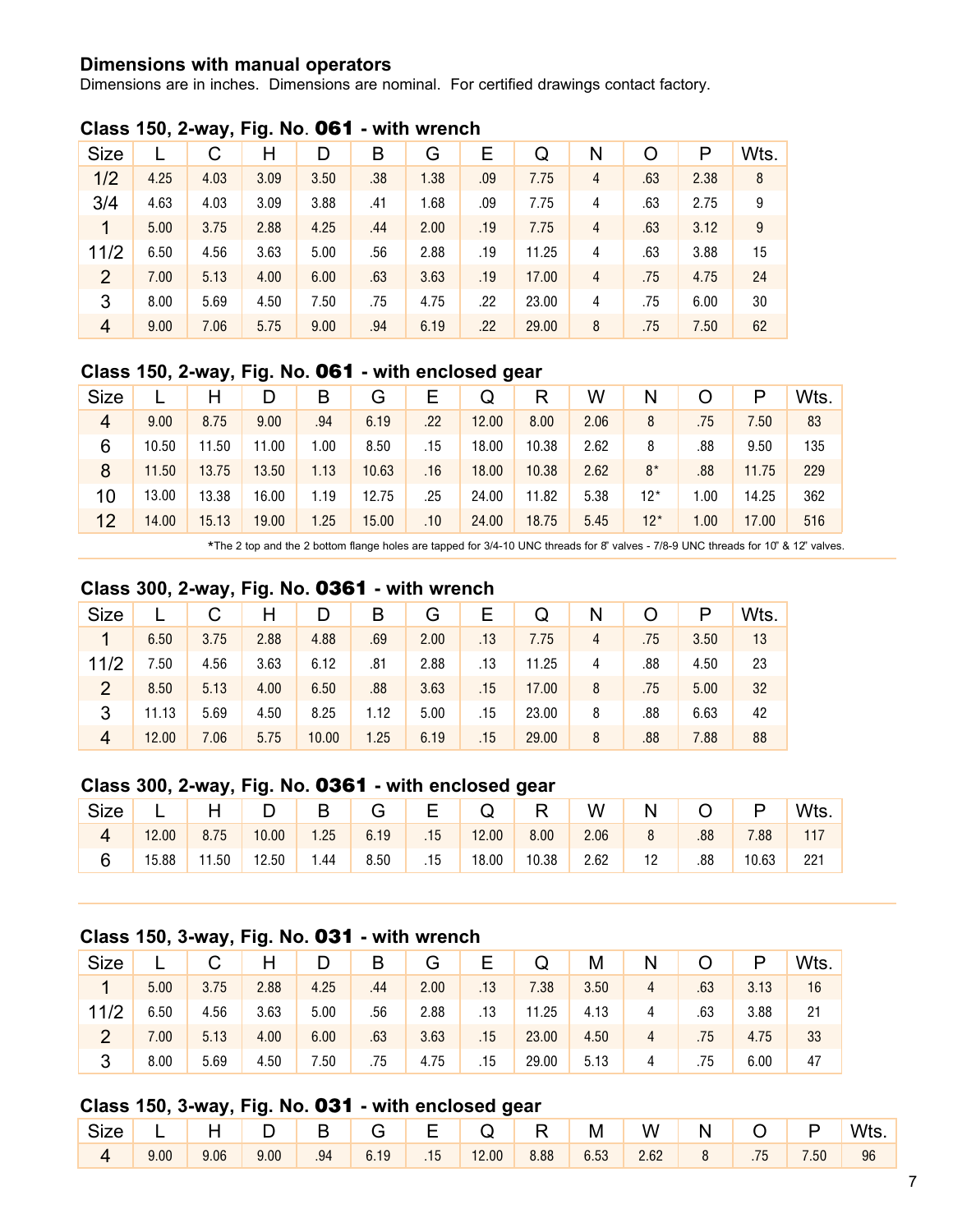# **2-way operating**

**torques** (inch-lbs) **& Cv factors for sizing 2-way valves.**

| Size           | 061, 0361<br><b>Break</b><br><b>Torques</b> | Cv Fac-<br>tors |
|----------------|---------------------------------------------|-----------------|
| $\frac{1}{2}$  | 260                                         | 9               |
| $^{3}/_{4}$    | 260                                         | 9               |
| 1              | 400                                         | 43              |
| 11/2           | 600                                         | 89              |
| $\overline{2}$ | 800                                         | 172             |
| 3              | 1200                                        | 294             |
| $\overline{4}$ | 1800                                        | 548             |
| 6              | 4800                                        | 1075            |
| 8              | 15000                                       | 1591            |
| 10             | 17000                                       | 2159            |
| 12             | 21000                                       | 3200            |

## **Pressure-temperature ratings.**



# **Methods of operation.**

### **Wrench handles.**

For valves 1-inch through 4-inch, a wrench handle is standard. The handle can be positioned for one-hand operation or as a "T" wrench for two-hand operation.

#### **45° hubs.**

Hubs can be supplied with the handle hole drilled at a 45° angle. This permits free movement of handles when valves are installed close together, as in a manifold.

The 45° angle is also useful for chain operation when the valve is installed in an elevated position on its side.

Hubs can be adapted to receive extended wrenches of desired heights for applications such as pit installations.

Wrench - hub configuration.

The wrench hub slips over the plug shank. It is keyed in place horizontally by the machined parallel flats at the top of the shank. It is locked in place by a vertical bolt through the hub cap and the wrench handle into the plug shank. The hub cap provides additional shielding protection for the valve and adjusting screws and also holds the wrench handle firmly in place. A nameplate is secured to the hub cap. It indicates the valve figure number, manufacture date, body material, plug material, valve size, ANSI class, maximum PSI/@max°F. On multiport valves, the direction of flow and type of plug are indicated.

### **Enclosed gear actuators.**

Six and eight inch valves (and smaller valves if requested) are supplied with enclosed worm gear actuators. The figure numbers have the suffix "EG" to indicate enclosed gear actuation. This actuator includes a robust ductile iron housing, right angle gearing, factory lubrication, adjustable travel stops, and a handwheel. A crank handle is also available.

### **Actuators.**

Tufline lined valves are easily adapted to various modes of remote pneumatic or electrical actuation. Flat mounting pads are cast in the top of each flange, making mounting of actuators easy and secure. Matryx<sup>®</sup> rack & pinion, vane, and electric actuators provide efficient quarter turn operation of Tufline lined valves.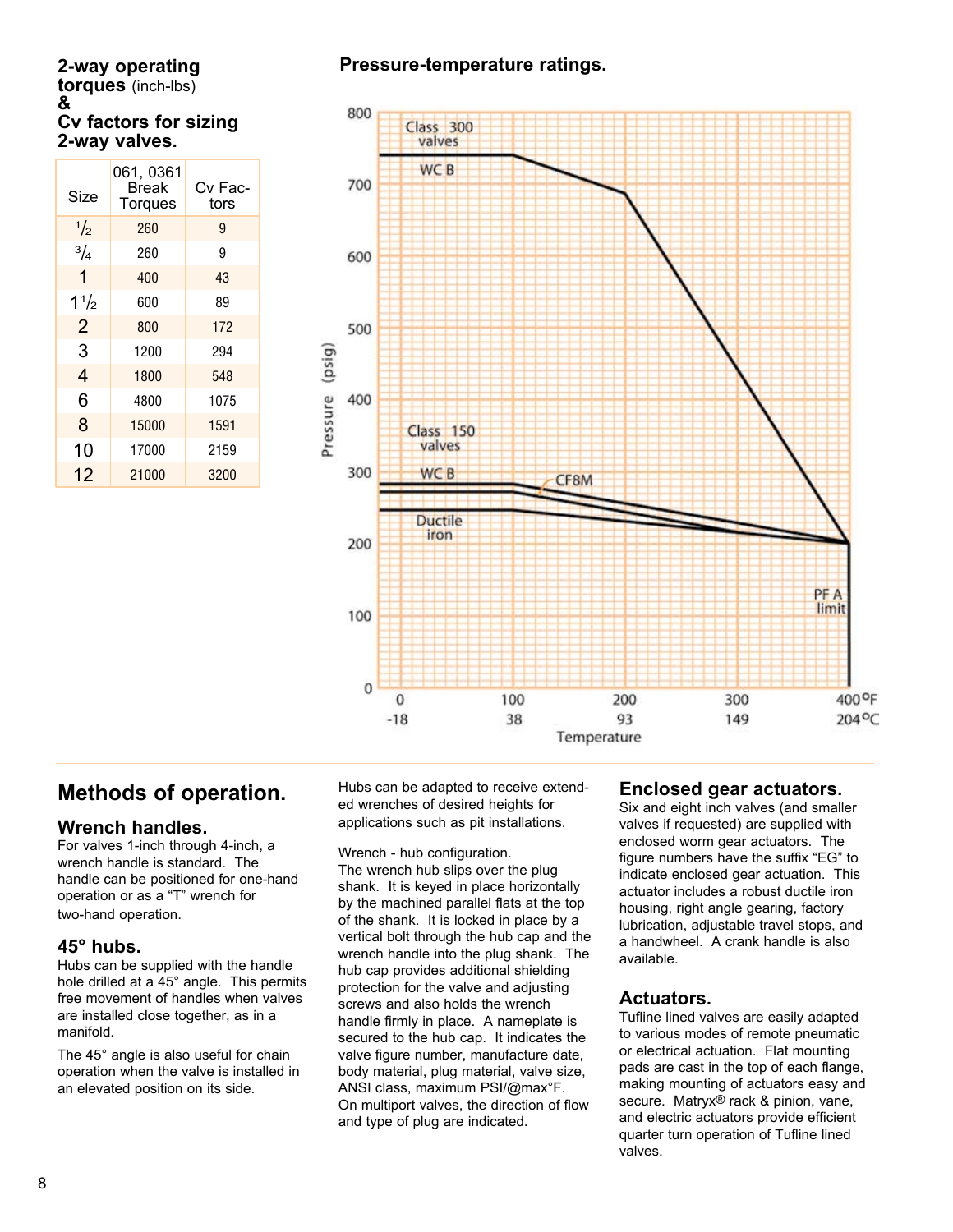# **Actuator mounting dimensions**



|                |       |      |       |      |                | 061  | Fig. No. Fig. No. Fig. No.<br>0361 | 031  |
|----------------|-------|------|-------|------|----------------|------|------------------------------------|------|
| <b>Size</b>    | Н     | Κ    | J     | S    | <b>Size</b>    | М    | Μ                                  | Μ    |
| 1/2            | 2.75  | .50  | .438  | .62  | 1/2            | 2.06 |                                    |      |
| 3/4            | 2.75  | .50  | .438  | .62  | 3/4            | 2.06 |                                    |      |
| 1              | 2.50  | .32  | .438  | .63  | 1              | 2.13 | 2.44                               | 2.13 |
| 11/2           | 3.06  | .44  | .563  | .88  | 11/2           | 2.50 | 3.06                               | 2.50 |
| $\overline{2}$ | 3.56  | .53  | .750  | 1.13 | 2              | 3.00 | 3.25                               | 3.00 |
| 3              | 4.13  | .53  | .750  | 1.13 | 3              | 3.75 | 4.13                               | 3.75 |
| 4              | 5.03  | .78  | .875  | 1.25 | $\overline{4}$ | 4.63 | 5.13                               | 4.63 |
| 6              | 7.35  | 1.00 | 1.398 | 2.00 | 6              | 5.50 | 6.25                               |      |
| 8              | 9.44  | 1.00 | 1.673 | 2.50 | 8              | 6.75 |                                    |      |
| 10             | 10.81 | 1.00 | 1.673 | 2.50 | 10             | 8.00 |                                    |      |
| 12             | 11.75 | 1.00 | 1.968 | 3.00 | 12             | 9.50 |                                    |      |





 $\boldsymbol{X}$  deep

4 hole actuator mounting



|                   |             |                     |      |      |                | 061   | Fig. No. Fig. No. Fig. No.<br>0361 | 031  |
|-------------------|-------------|---------------------|------|------|----------------|-------|------------------------------------|------|
|                   | <b>Size</b> | W                   | X    | Z    | <b>Size</b>    | A     | A                                  | A    |
| 2 Hole<br>Pattern | 1/2         | $\frac{5}{16}$ -18  | .50  |      | 1/2            | 3.62  |                                    |      |
|                   | 3/4         | $\frac{5}{16}$ -18  | .50  |      | 3/4            | 3.75  |                                    |      |
|                   | 1           | $\frac{5}{16} - 18$ | .38  | 1.75 | 1              | 4.19  | 5.75                               | 4.19 |
|                   | 11/2        | $\frac{5}{16} - 18$ | .47  | 1.75 | 11/2           | 5.63  | 6.63                               | 5.63 |
|                   | 2           | $\frac{5}{16} - 18$ | .47  | 2.25 | $\overline{2}$ | 6.19  | 7.56                               | 6.19 |
| Pattern           | 3           | $\frac{3}{8} - 16$  | .56  | 3.50 | 3              | 7.13  | 9.94                               | 7.13 |
|                   | 4           | $\frac{7}{16} - 14$ | .63  | 4.00 | 4              | 7.88  | 10.69                              | 7.88 |
| $rac{e}{2}$       | 6           | $\frac{7}{16} - 14$ | .63  | 4.00 | 6              | 9.44  | 14.00                              |      |
| 4                 | 8           | $1/2 - 13$          | .63  | 6.00 | 8              | 10.19 |                                    |      |
|                   | 10          | $\frac{1}{2} - 13$  | 1.00 | 6.00 | 10             | 11.06 |                                    |      |
|                   | 12          | $\frac{1}{2} - 13$  | 1.00 | 6.00 | 12             | 12.53 |                                    |      |

Full dimensions for valve and actuator assemblies are available.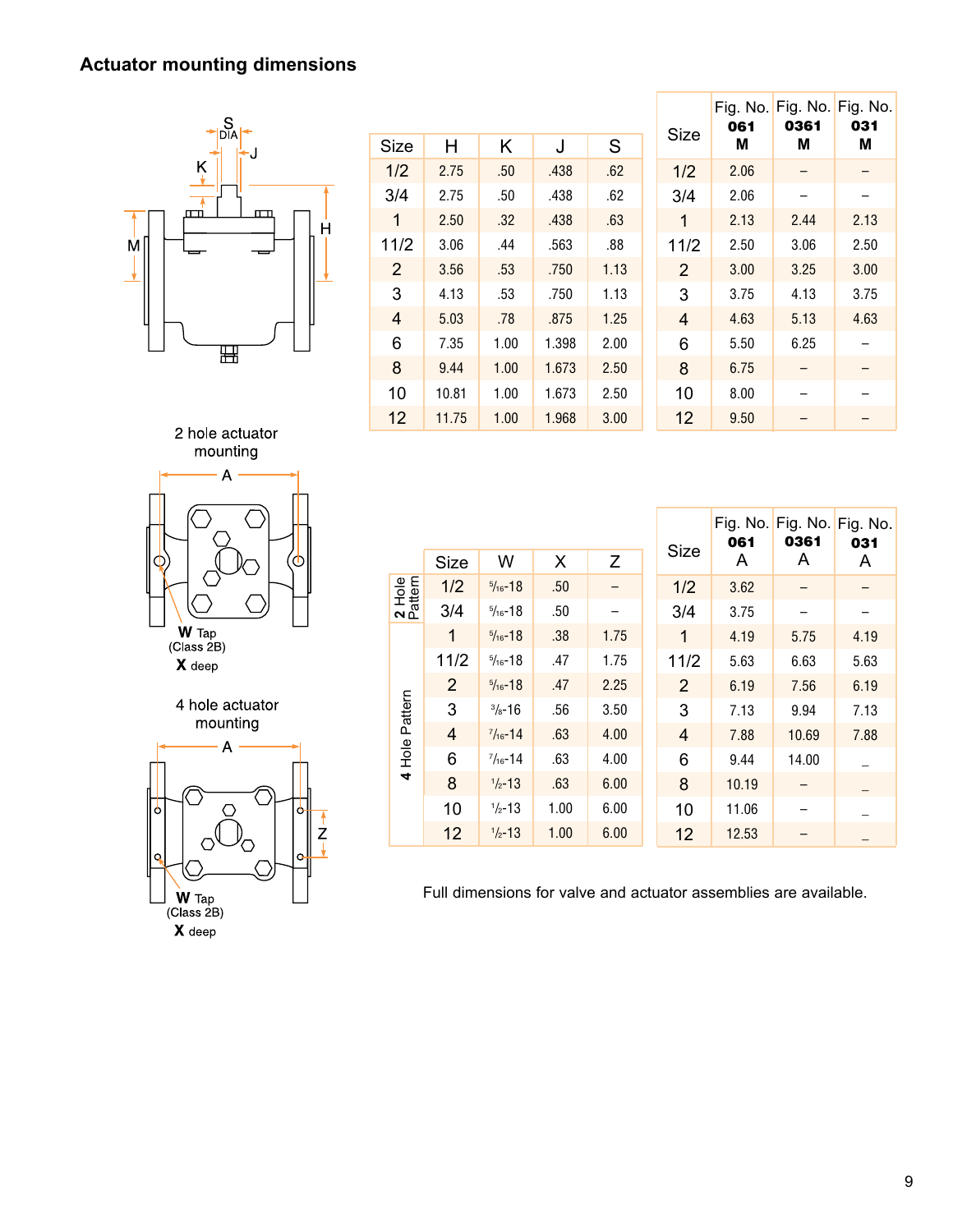#### **Operating torques, port arrangements, and Cv factors for sizing 031 3-way valves.**

| Size | <b>Break Torques</b><br>(inch-lbs) |
|------|------------------------------------|
| 1    | 800                                |
| 11/2 | 1200                               |
| 2    | 1600                               |
| 3    | 2400                               |
|      | 3600                               |

| $\mathbf C$ | Position 1, 0° |            | Position 2, 90° Position 3, 180° |
|-------------|----------------|------------|----------------------------------|
| <b>Size</b> | Cv factors     | Cv factors | Cv factors                       |
| 1           | 25             | 31         | 25                               |
| 11/2        | 47             | 52         | 47                               |
| 2           | 87             | 105        | 87                               |
| 3           | 123            | 160        | 123                              |
| 4           | 211            | 335        | 211                              |

|                | Position 1, 0° | Position 2, 90° |                | Position 1, 0° | Position 2, 90° | Position 3, 180° |
|----------------|----------------|-----------------|----------------|----------------|-----------------|------------------|
| <b>AX</b>      |                |                 | D              |                |                 |                  |
| <b>Size</b>    | Cv factors     | Cv factors      | <b>Size</b>    | Cv factors     | Cv factors      | Cv factors       |
|                | 28             | 28              | 1              | 25             | 27              | 25               |
| $11/2$         | 50             | 50              | $11/2$         | 47             | 50              | 47               |
| $\overline{2}$ | 90             | 90              | $\overline{2}$ | 87             | 94              | 87               |
| $\mathbf{3}$   | 164            | 164             | 3              | 123            | 133             | 123              |
| $\overline{4}$ | 275            | 275             | 4              | 211            | 228             | 211              |

## **Quality assurance.**

Tufline liners are dielectrically spark tested at 20,000 volts in accordance with ASTM D5162 specifications.

Valves are available specifically tested and tagged to indicate conformity to ANSI B16.34 or B16.42 shell tests and MSS SP-61 seat test requirements.

## **Actuators.**

Tufline fully lined valves can be supplied with a variety of manual, pneumatic or electric actuators.

## **Vacuum service.**

Tufline fully lined valves are satisfactory for vacuum service as low as .01 microns in absolute pressure. However, special cleaning is required to achieve this rating. Vacuum ratings have been established by independent laboratories using helium leak tests on mass spectometers.

## **Custom designs and modifications.**

The products featured in this catalog may be obtained in other sizes and materials from the Tufline Special Products Group, which offers design, engineering and manufacturing services for custom products and modifications.

## **Oxygen and chlorine valves.**

Valves designated for oxygen or chlorine service are thoroughly cleaned, tested and dried per internal Tufline oxygen and chlorine standards. Flanges are then sealed and valves are packaged in plastic containers.

## **Locking device.**

Tufline lined plug valves can be supplied with a variety of locking devices: plate locking device (PLD), extended locking device (ELD), and low profile locking device (LLD).